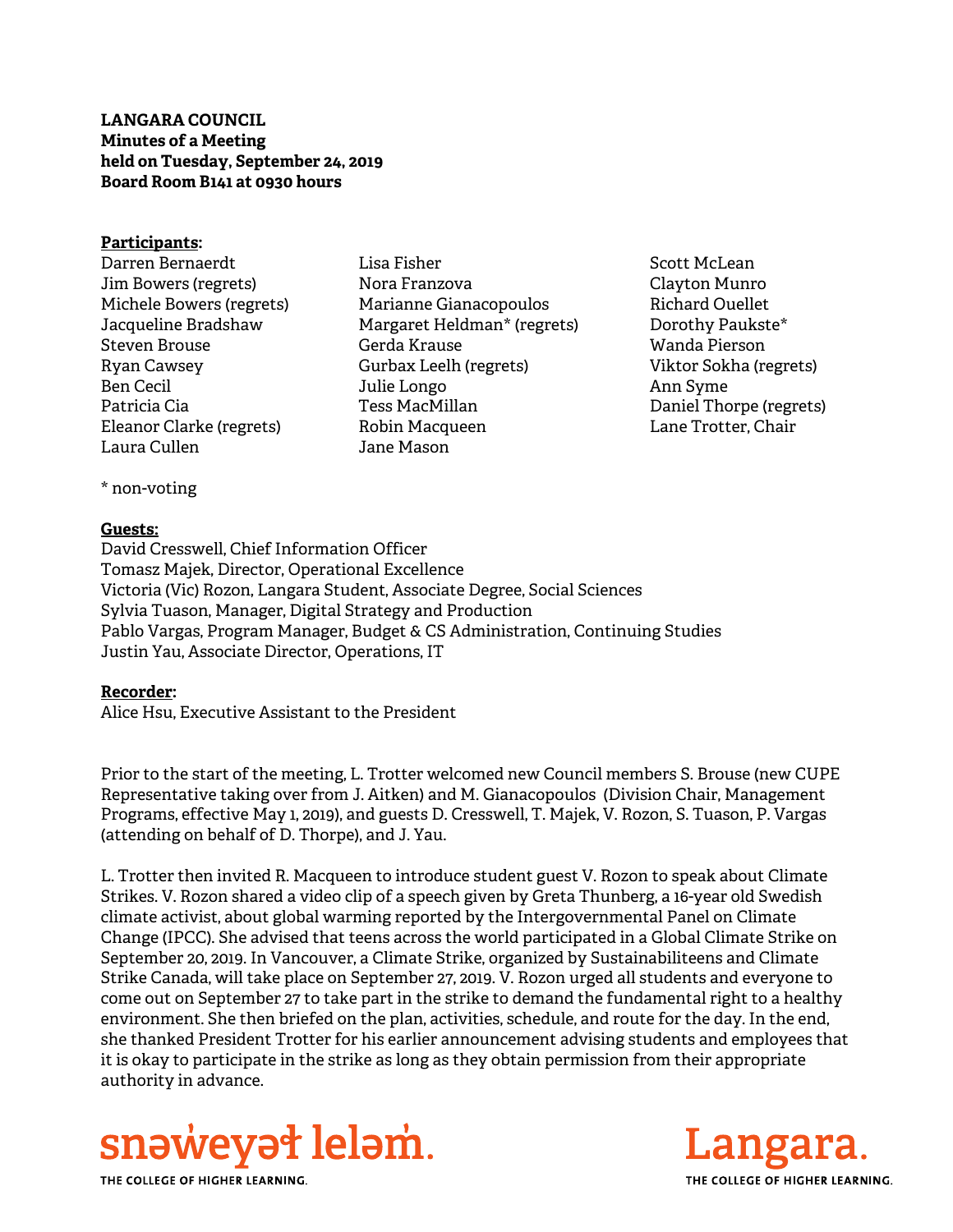#### **Page 2 of 5 Minutes of a Langara Council Meeting held on Tuesday, September 24, 2019**

L. Trotter thanked V. Rozon for her presentation and taking the leadership role in the critical issues of climate change, and advised that he will carry on the conversation with the Senior Leadership Team and stakeholders regarding how best to support our students and employees to take part in the Climate Strike if they wish to.

[It was noted that V. Rozon left the meeting at 9:39 a.m.]

# **1. REVIEW OF AGENDA**

The agenda was approved as distributed.

# **2. REVIEW OF MINUTES AND BUSINESS ARISING**

# **a) Draft Minutes of the Meeting held on** J**une 11, 2019**

The minutes of the meeting held on June 11, 2019 were accepted.

## **3. STANDING ITEMS**

# **a) Workday@Langara Update**

D. Paukste and T. Majek gave a presentation to provide an update on the Workday@Langara project. D. Paukste reviewed the project timeline from August 2019 until January 2020, when Workday is scheduled to go live. T. Majek advised that concurrently with the project a lot of work has been put into developing and updating training materials. Alongside, there are works on setting up a Workday Support and Sustainment Team to create support and sustainment model that can effectively provide ongoing support to the College community after the system goes live. He also briefed on the key planning that is underway to raise visibility and awareness of the project, the communications plan for the Fall. Lastly, he shared the key lessons learned from Algonquin College who implemented the system about a year ahead of Langara.

Discussions ensued and members' questions were answered.

[It was noted that D. Paukste and T. Majel left the meeting at 9:54 a.m.]

# **b) IT Update**

J. Yau and S. Tuason gave a presentation to provide information on the major IT changes that are underway (including 2-factor authentication, new employee portal, Windows 10, student emails, Lynda.com, and login ID consolidation), reasons for the changes, timeline, and the communications and training plan for these changes.

Discussions ensued and members' questions were answered.

[It was noted that D. Cresswell, J. Yau, and S. Tuason left the meeting at 10:30 a.m.]



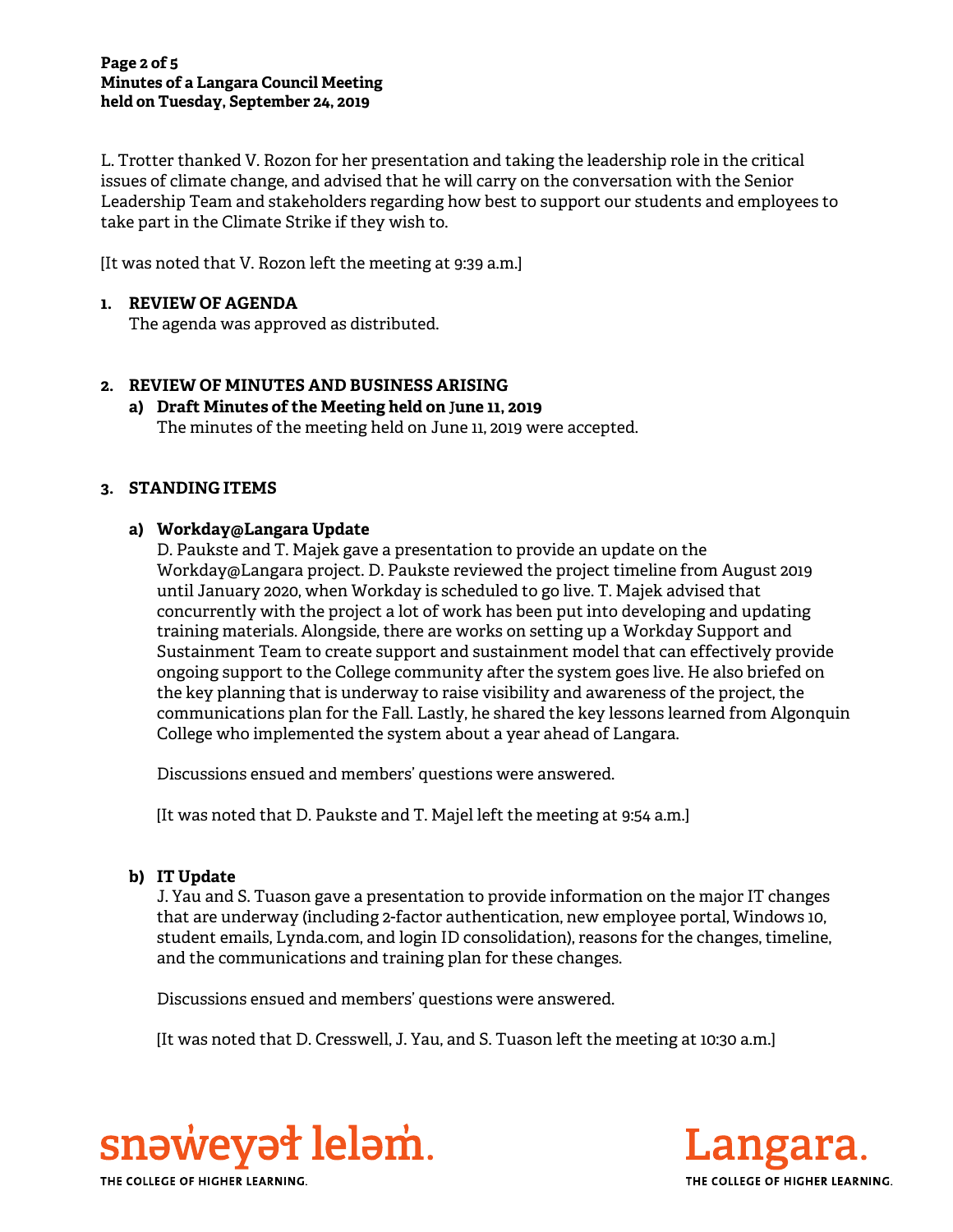## **4. CURRICULUM ITEMS**

#### **a) Education Council Meeting held on May 21, 2019**

D. Bernaerdt referred to the summary report attached to the agenda for the Education Council meeting held on May 21, 2019 and highlighted the following:

- Diploma in Food, Nutrition and Health Transfer had some program changes to facilitate and improve transfer to UBC's Bachelor of Science (Food, Nutrition & Health) program.
- Nursing had some program changes to update admission requirements for English and CPR certification.
- Psychology has three new second-year courses PSYC 2325 Personality, PSYC 2329 Forensic Psychology and PSYC 2333 Applied Behavioural neurosciences. These courses are open to all students who have completed required first-year PSYC prerequisites.
- Financial Management has a new course FMGT 2485 Investment Strategies that makes the Financial Services diploma program a pathway to the Qualified Associate Financial Planner (QAFP) certificate.
- Latin American Studies has a new course LAMS 2205 Latin American Writers Resist, created in response to student interest.
- Health Sciences brought forward eleven course changes to update calendar description and learning outcomes as part of their recent program review.
- Continuing Studies had the grand opening of the new Centre for Entertainment Arts on Great Northern Way. Two new programs will be offered at the Centre – CS Diploma in Advanced Game Design and CS Diploma in Advanced Visual effects. These programs were brought forward to the Education Council for information.

The Education Council summary report for May 21, 2019 was received for information.

## **b) Education Council Meeting held on June 18, 2019**

D. Bernaerdt referred to the summary report attached to the agenda for the Education Council meeting held on June 18, 2019 and highlighted the following:

- Mathematics & Statistics has a new program Post-Degree Certificate in Data Analytics. It is a part-time, more flexible and shorter version of the existing Post-Degree Diploma in Data Analytics and is designed for working professionals who have prior experience in data analytics.
- Early Childhood Education has a new Certificate in Early Childhood Education program, which will provide a partnership pathway to become and educator for students. The existing Diploma in Early Childhood Education will be retained but some changes have been made to it including adding new four courses and updating registration restrictions and prerequisites for its ten courses.





THE COLLEGE OF HIGHER LEARNING.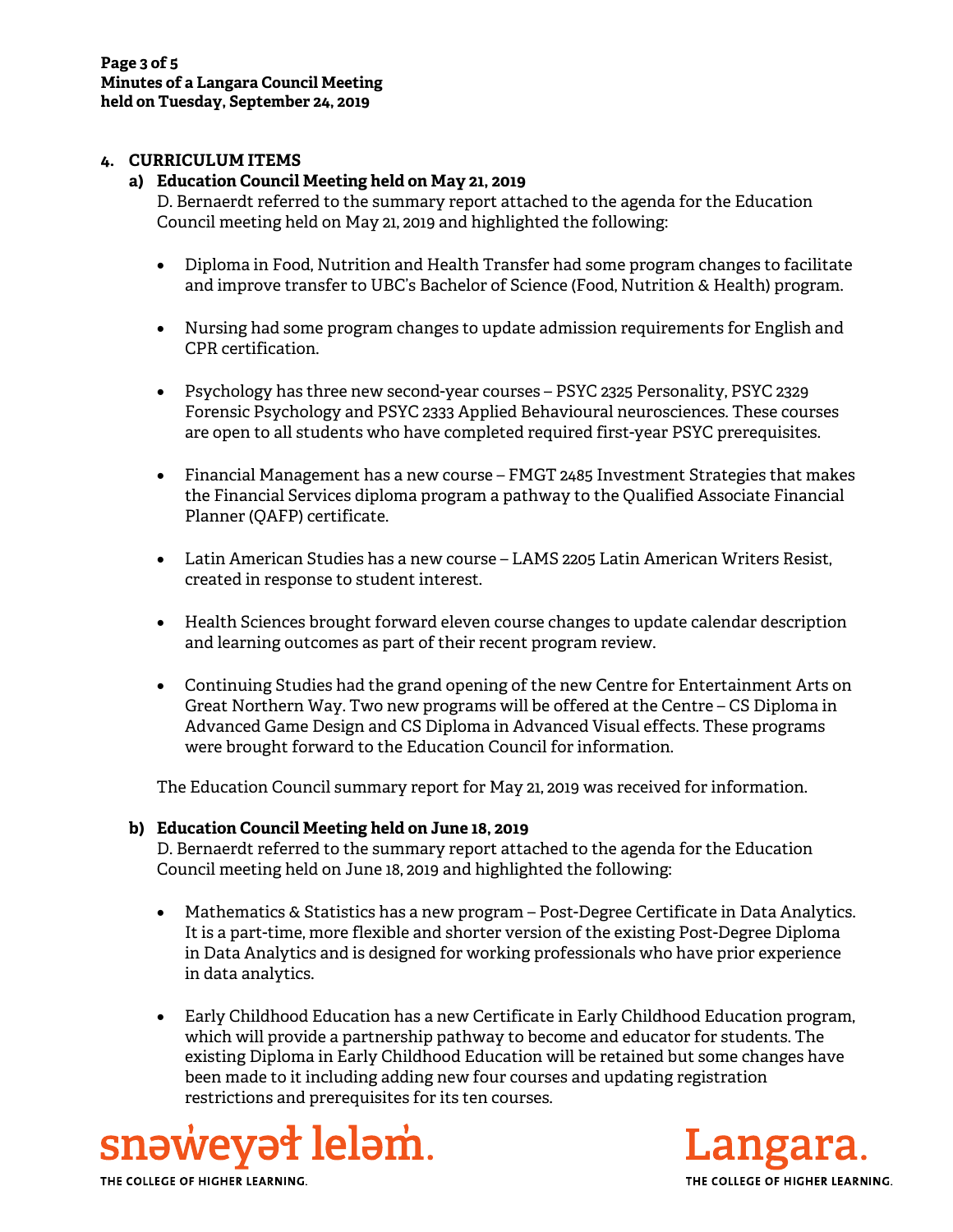- $\bullet$  There are changes made to the BC grade 10 12 curriculum which resulted in some required changes to Langara's admission requirements. These changes will impact high school students graduating in Summer 2020 and arriving Langara in Fall 2020.
- The first day of classes for Spring 2020 has been changed from January 2 to January 6, 2020. Dates for half-semester exams, due date for grades, and the total number of teaching days have also been adjusted accordingly.
- D. Bernaerdt provided the Education Council with a report on the meeting of the Academic Governance Council (AGC) he attended at the Justice Institute of BC on May 22, 2019. He shared with the Langara Council what he learned from the EdCo Chairs from Okanagan College, Camosun College, and VCC when they spoke about their experience with QAPA at the Academic Governance Council meeting. Curriculum and calendar software was also discussed at the AGC meeting.

The Education Council summary report for June 18, 2019 was received for information.

## **5. FOR ACTION**

## **a) Revised Policy B1007 – Emeritus/Emerita Designation**

B. Cecil referred to the draft revised policy and procedures for B1007 - Emeritus/Emerita Designation attached to the agenda and advised that, aside from cleaning up some languages and tidying up some terms and reference to gender, most changes are made in the procedures document to reflect the reality. He then went through the changes and particularly noted that, if no concerns raised, the Emeritus Committee would no longer automatically carry forward unsuccessful nominations to subsequent years. It will be at the nominator's discretion to re-submit an enhanced nomination package.

Discussions ensued and members' questions were answered.

It is suggested that:

- Emeritus/Emerita be changed to a gender-neutral term and the same to be brought to the Convocation Committee for consideration;
- the language around retiring or retired be consistent between the policy and procedures; and
- "professional staff" be changed to "staff" under Purpose but the "professional field" mentioned throughout the policy be retained.

It was moved by B. Cecil, seconded by A. Syme:

**THAT, revised Policy B1007 – Emeritus/Emerita Designation,** along with the suggestions mentioned above**, be recommended to the President for approval.** 

**Carried Unanimously.** 

J. Mason noted that a gender-neutral term will also be used for policies that mention alumni/alumna.